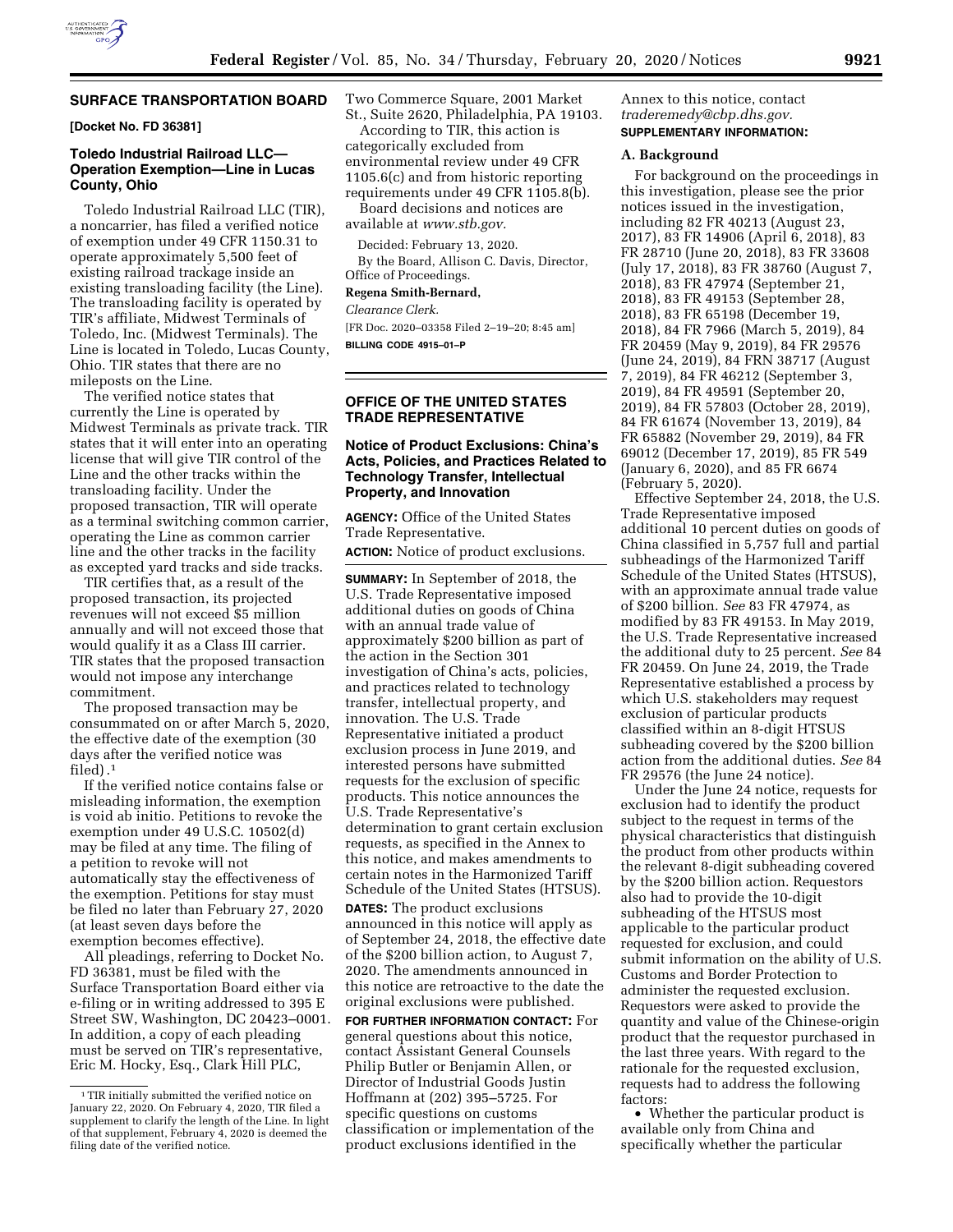product and/or a comparable product is available from sources in the United States and/or third countries.

• Whether the imposition of additional duties on the particular product would cause severe economic harm to the requestor or other U.S. interests.

• Whether the particular product is strategically important or related to ''Made in China 2025'' or other Chinese industrial programs.

The June 24 notice stated that the U.S. Trade Representative would take into account whether an exclusion would undermine the objective of the Section 301 investigation. The June 24 notice required submission of requests for exclusion from the \$200 billion action no later than September 30, 2019, and noted that the U.S. Trade Representative would periodically announce decisions. In August 2019, the U.S. Trade Representative granted an initial set of exclusion requests. *See* 84 FR 38717. The U.S. Trade Representative granted additional exclusions in September 2019, October 2019, November 2019, December 2019, January 2020, and February 2020. *See* 84 FR 49591, 84 FR 57803, 84 FR 61674, 84 FR 65882, 84 FR 69012, 85 FR 549, and 85 FR 6674. The Office of the United States Trade Representative regularly updates the status of each pending request on the USTR Exclusions Portal at *[https://](https://exclusions.ustr.gov/s/docket?docketNumber=USTR-2019-0005) [exclusions.ustr.gov/s/](https://exclusions.ustr.gov/s/docket?docketNumber=USTR-2019-0005)* 

*[docket?docketNumber=USTR-2019-](https://exclusions.ustr.gov/s/docket?docketNumber=USTR-2019-0005) [0005.](https://exclusions.ustr.gov/s/docket?docketNumber=USTR-2019-0005)* 

# **B. Determination to Grant Certain Exclusions**

Based on the evaluation of the factors set forth in the June 24 notice, which are summarized above, pursuant to sections 301(b), 301(c), and 307(a) of the Trade Act of 1974, as amended, and in accordance with the advice of the interagency Section 301 Committee, the U.S. Trade Representative has determined to grant the product exclusions set forth in the Annex to this notice. The U.S. Trade Representative's determination also takes into account advice from advisory committees and any public comments on the pertinent exclusion requests.

As set forth in the Annex, the exclusions are reflected in one 10-digit HTSUS subheading, which cover 6 requests, and 46 specially prepared product descriptions, which cover 61 exclusion requests.

In accordance with the June 24 notice, the exclusions are available for any product that meets the description in the Annex, regardless of whether the importer filed an exclusion request. Further, the scope of each exclusion is governed by the scope of the product descriptions in the Annex, and not by the product descriptions found in any particular request for exclusion.

Paragraph A, subparagraphs (3)–(7) of the Annex contain conforming amendments to the HTSUS reflecting the modifications made by the Annex. Paragraph B of the Annex contains amendments reflecting technical

corrections to the specially prepared product descriptions in certain notes to the HTSUS, specifically U.S. note 20(ll)(68), published at 84 FR 57803 (October 28, 2019), U.S. note 20(mm)(6), published at 84 FR 61674 (November 13, 2019), and U.S. note 20(nn)(30), published at 84 FR 65882 (November 29, 2019).

As stated in the September 20, 2019 notice, the exclusions will apply from September 24, 2018, to August 7, 2020. U.S. Customs and Border Protection will issue instructions on entry guidance and implementation.

The U.S. Trade Representative will continue to issue determinations on pending requests on a periodic basis.

#### **Joseph Barloon,**

*General Counsel, Office of the U.S. Trade Representative.* 

#### **Annex**

A. Effective with respect to goods entered for consumption, or withdrawn from warehouse for consumption, on or after 12:01 a.m. eastern daylight time on September 24, 2018, subchapter III of chapter 99 of the Harmonized Tariff Schedule of the United States (HTSUS) is modified:

1. By inserting the following new heading 9903.88.40 in numerical sequence, with the material in the new heading inserted in the columns of the HTSUS labeled ''Heading/Subheading'', ''Article Description'', and ''Rates of Duty 1-General'', respectively:

| Heading/subheading | Article description                                                                                                                                                 | Rates of duty                                               |         |  |
|--------------------|---------------------------------------------------------------------------------------------------------------------------------------------------------------------|-------------------------------------------------------------|---------|--|
|                    |                                                                                                                                                                     |                                                             |         |  |
|                    |                                                                                                                                                                     | General                                                     | Special |  |
| "9903.88.40        | Articles the product of China, as provided for in U.S. note<br>20(ss) to this subchapter, each covered by an exclusion<br>granted by the U.S. Trade Representative. | The duty pro-<br>vided in the<br>applicable<br>subheading". |         |  |

2. By inserting the following new U.S. note 20(ss) to subchapter III of chapter 99 in numerical sequence:

''(ss) The U.S. Trade Representative determined to establish a process by which particular products classified in heading 9903.88.03 and provided for in U.S. notes 20(e) and (f) to this subchapter could be excluded from the additional duties imposed by heading 9903.88.03, and by which particular products classified in heading 9903.88.04 and provided for in U.S. note 20(g) to this subchapter could be excluded from the additional duties imposed by heading 9903.88.04. See 83 FR 47974 (September 21, 2018) and 84

FR 29576 (June 24, 2019). Pursuant to the product exclusion process, the U.S. Trade Representative has determined that the additional duties provided for in heading 9903.88.03 or in heading 9903.88.04 shall not apply to the following particular products, which are provided for in the enumerated statistical reporting numbers:

(1) 6505.00.8015

- (2) Titanium dioxide (CAS No. 13463– 67–7) (described in statistical reporting number 2823.00.0000)
- (3) D-Ribose (CAS No. 50–69–1) (described in statistical reporting number 2940.00.6000)
- (4) Mechanical articles for motor vehicles, of vulcanized rubber other than hard rubber, each comprising a guide or a stopper for a sunroof or sunshade and weighing not more than 4 g (described in statistical reporting number 4016.99.6010)
- (5) Stuff sacks with outer surface of textiles of man-made fibers, each measuring 77.5 cm or more but not over 127.7 cm in circumference, cylindrical in shape with a single compartment, a drawstring closure at one end and a strap at the other end of the sack (described in statistical reporting number 4202.92.3131)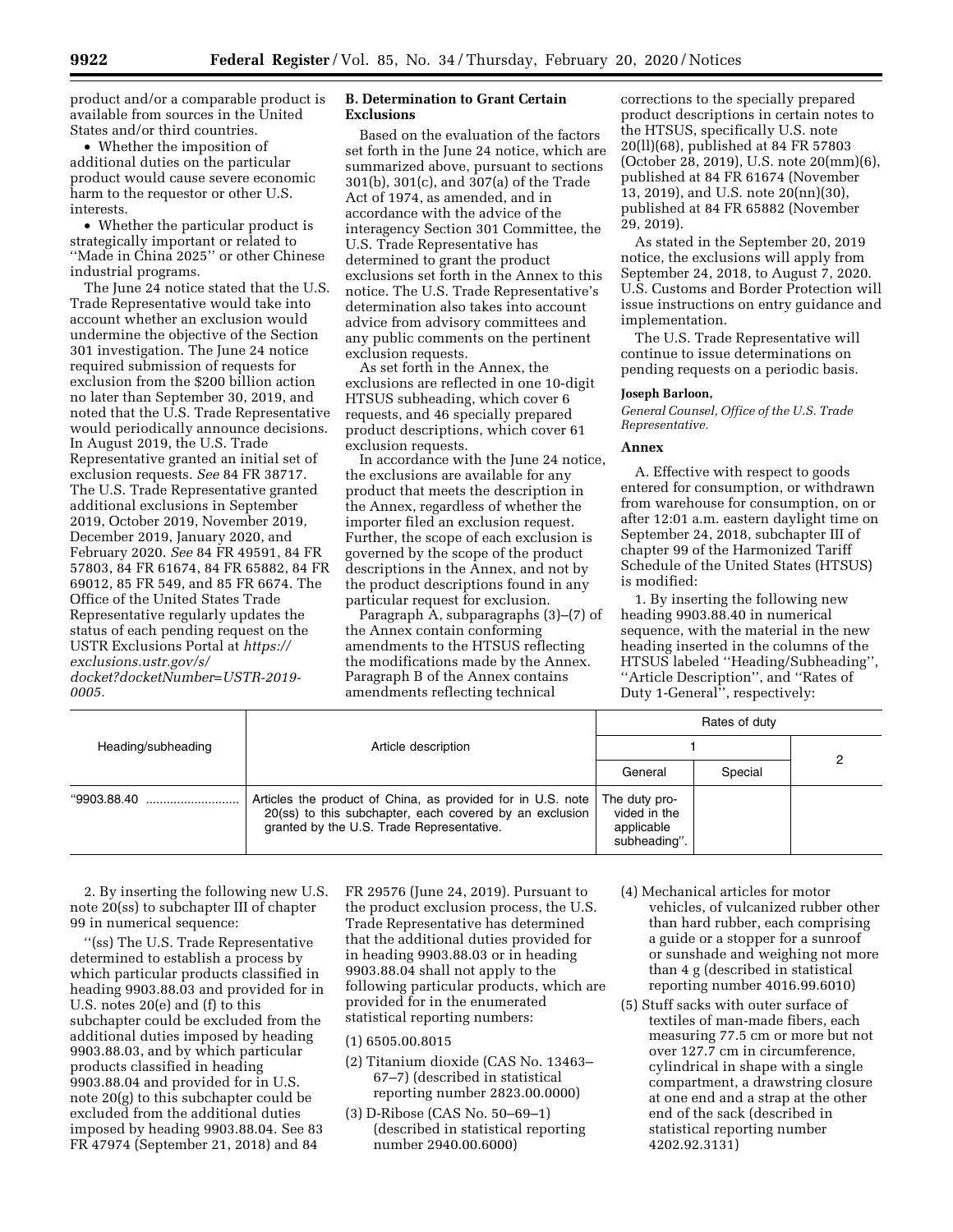- (6) Covers, of leather, designed for use with telecommunication devices (described in statistical reporting number 4205.00.8000)
- (7) Two-layer wood flooring consisting of a non-coniferous wood veneer measuring at least 0.6 mm but not more than 1.2 mm in thickness laminated to a single-layer base of fiberboard, each board measuring at least 9 cm but not more than 21 cm in width, at least 35 cm but not more than 1.9 m in length and at least 5 mm but not more than 12 mm in thickness (described in statistical reporting number 4412.99.5105)
- (8) Desk accessories of medium density fiberboard, painted or stained, including but not limited to desk organizers, letter trays, business card holders, incline files, pencil cups, note holders, corner shelves, monitor risers, magazine holders, book ends and storage caddies, each weighing at least 0.06 kg but not more than 5.5 kg, measuring at least 10 cm but not more than 35 cm in length, at least 4 cm but not more than 43 cm in width and at least 4.5 cm or more but not more than 30 cm in height (described in statistical reporting number 4420.90.8000)
- (9) Fabrics wholly of cotton, unbleached, plain weave, weighing not more than 100  $g/m^2$ , of numbers 43 to 68 (''cheesecloth''), 3-layer folded and crimped, less than 28 cm wide after folding and crimping, compliant with standards of Aerospace Management Services (AMS) (described in statistical reporting number 5208.11.4090)
- (10) Fabrics wholly of cotton, bleached, plain weave, weighing not more than 100  $g/m^2$ , of numbers 43 to 68 (''cheesecloth''), compliant with standards of Aerospace Management Services (AMS) (described in statistical reporting number 5208.21.4090)
- (11) Woven fabrics of synthetic filament yarn, dyed, weighing more than 280  $g/m^2$  but not more than 420  $g/m^2$ (described in statistical reporting number 5407.92.2090)
- (12) Sheeting fabrics containing less than 85 percent by weight of artificial staple fibers, mixed mainly or solely with cotton, such artificial staple fibers derived from wood, printed (described in statistical reporting number 5516.44.0022)
- (13) Non-woven fabrics of polyethylene terephthalate (PET), in sheets measuring not more than 160 cm by 250 cm, weighing more than 1,800  $g/m^2$  but not more than 3,000  $g/m^2$

(described in statistical reporting number 5603.94.9090)

- (14) Fabrics wholly of polyester, warp knit, bonded to a plain weave backing fabric, measuring not more than 141 cm in width, weighing over 271 g/m2, of a kind used to upholster furniture (described in statistical reporting number 6001.92.0010)
- (15) Knitted or crocheted fabrics of artificial staple fibers derived from bamboo (described in statistical reporting number 6003.40.6000)
- (16) Fabrics wholly of polyester, warp knit, printed, bonded to a woven backing wholly of polyester, weighing not less than 290 g/m2 but not more than 500 g/m2, of a kind used to upholster furniture (described in statistical reporting number 6005.39.0080)
- (17) Portable outdoor cookers, each consisting of a burner and stand made from steel and cast iron, two or more pots with fitted strainer baskets, a rack suitable for supporting and lifting out large food items and an adjustable pressure regulator/hose combination for connecting the burner to a portable container of LP, put up for retail sale (described in statistical reporting number 7321.11.1060)
- (18) Sewer hose supports constructed of flat strips of aluminum measuring 0.3 cm in thickness and riveted together to extend and retract accordion-style, each not exceeding 4.6 m when extended and weighing not more than 1.5 kg (described in statistical reporting number 7616.99.5150)
- (19) Clamp edge components of aluminum, with injection molded clamp heads and levers, measuring not less than 60 cm but not more than 127 cm in length, with extensions to 254 cm in length (described in statistical reporting number 7616.99.5190)
- (20) Shovels of aluminum, each of adjustable length measuring not less than 65 cm but not more than 85 cm, weighing less than 1 kg (described in statistical reporting number 8201.10.0000)
- (21) Automotive polishing attachments specially designed for use with a hand-held drill, each attachment including a 9.5 mm steel drive shaft, internal gear assembly, transverse hand brace and rotating disk components (described in statistical reporting number 8207.90.7585)
- (22) Articulating video monitor wall mounting assemblies of steel and aluminum, each weighing not less

than 4 kg but not more than 7 kg (described in statistical reporting number 8302.50.0000)

- (23) Fuel filters for internal combustion engines, each consisting of a cylindrical case of plastics with an internal mesh filter measuring not more than 8 cm in length and not more than 5.5 cm in diameter (described in statistical reporting number 8421.23.0000)
- (24) Digital electronic scales (other than counting scales or retail scales) having a maximum weighing capacity not exceeding 30 kg (described in statistical reporting number 8423.81.0040)
- (25) Jacks of steel with zinc coating for supporting the tongues of trailers, each measuring not less than 60 cm in retracted condition and not less than 85 cm in extended condition, with a maximum width of 17 cm and a maximum load capacity of 455 kg (described in statistical reporting number 8425.49.0000)
- (26) Lottery ticket vending terminals, each terminal including a touchscreen monitor, barcode scanner, Wi-fi/Ethernet/Bluetooth connectivities, six USB ports, two LAN ports and two serial ports (described in statistical reporting number 8470.90.0190)
- (27) Hand-operated flat-back gate valves of cast iron, designed for use with irrigation canals, diversion ditches and the like (described in statistical reporting number 8481.80.3010)
- (28) Hand-operated spigot-back gate valves of cast iron, for irrigation canals, diversion ditches and the like (described in statistical reporting number 8481.80.3010)
- (29) AC motors, single phase, each of an output exceeding 74.6 W but not exceeding 335 W, measuring not more than 13 cm in diameter and not more than 13 cm in height and with a shaft measuring not more than 39 cm in length (described in statistical reporting number 8501.40.4040)
- (30) 48 V rectifiers for telecommunications wireline and wireless apparatus, each with output of not less than 2,400 W but not more than 3,000 W, measuring not more than 45 mm by 105 mm by 330 mm, weighing not more than 2 kg (described in statistical reporting number 8504.40.8500)
- (31) 48 V rectifiers for telecommunications wireline and wireless apparatus, each with output of not less than 4,000 W but not more than 4,600 W, measuring not more than 165 mm by 95 mm by 305 mm, weighing not more than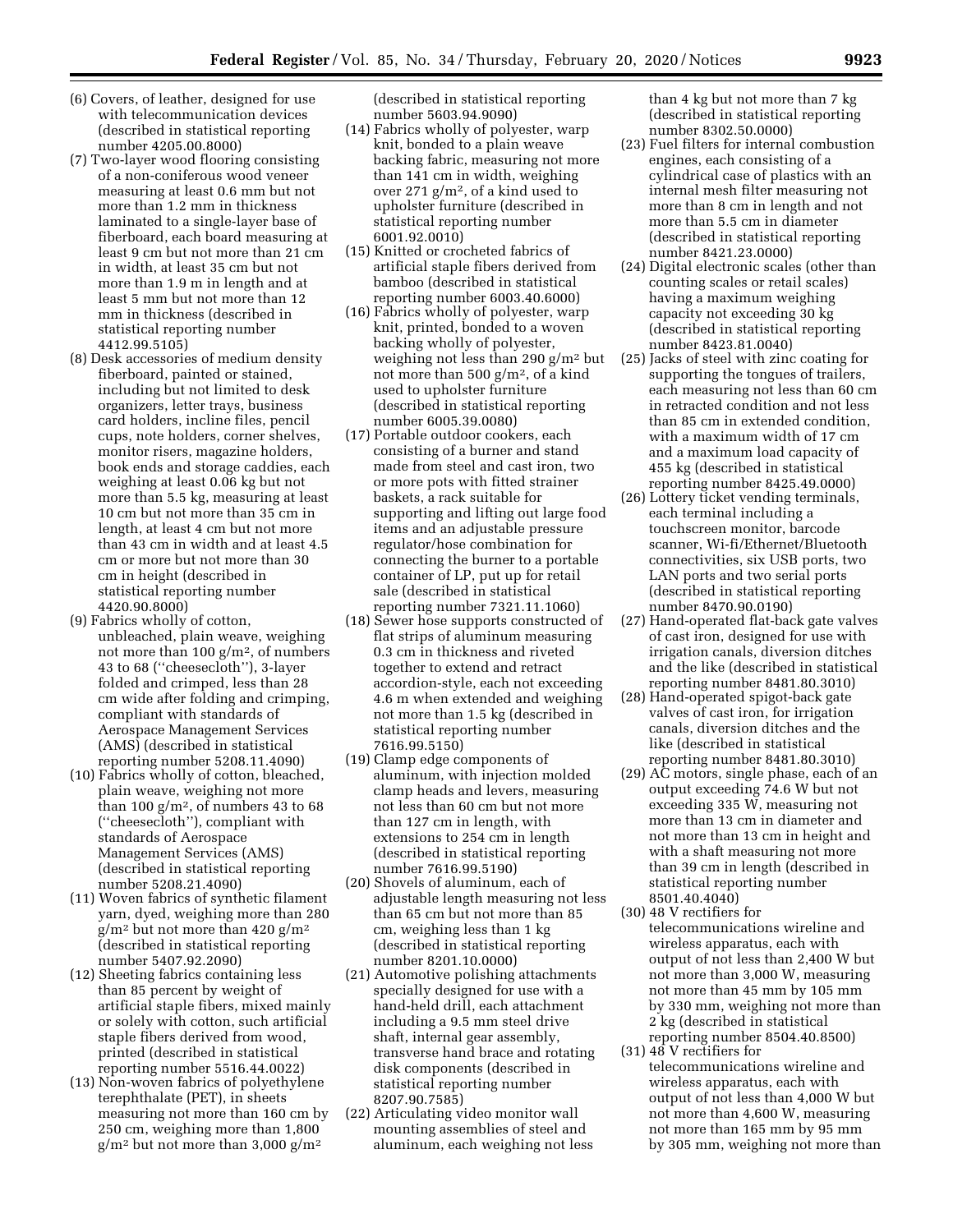4 kg (described in statistical reporting number 8504.40.8500)

- (32) 48 V rectifiers for telecommunications wireline and wireless apparatus, each with output of not more than 1,200 W output, measuring not more than 50 mm by 90 mm by 260 mm, weighing not more than 1 kg (described in statistical reporting number 8504.40.8500)
- (33) Power supplies for cable networks, that convert 120 V/60 Hz AC input to either 63 V AC or 87 V AC output, each measuring not more than 200 mm by 425 mm by 270 mm and weighing not more than 27.5 kg, containing printed circuit board assemblies, a transformer, and an oil filled capacitor (described in statistical reporting number 8504.40.8500)
- (34) Power supplies for cable networks, that converts 120 V/60 Hz AC or 230 V/50 Hz AC input to 63 V AC or 87 V AC output, each measuring not more than 220 mm by 244 mm by 200 mm and weighing not more than 12 kg (described in statistical reporting number 8504.40.8500)
- (35) Power supplies for fiber optic communications equipment, that convert 120–240 V AC to 12 V DC, each measuring no more than 170 mm by 200 mm by 115 mm and having four LED indicators (described in statistical reporting number 8504.40.8500)
- (36) Quad output power modules with cut-outs on one side for air flow, each containing a printed circuit board and 4 LED indicators, with external dimensions measuring not more than 361 mm by 125 mm by 75 mm, each weighing not more than 1 kg (described in statistical reporting number 8504.40.8500)
- (37) Power supplies with a power output exceeding 150 W but not exceeding 180 W, 120 V, each measuring no more than 90 mm by 395 mm by 625 mm (described in statistical reporting number 8504.40.9530)
- (38) Power supplies, each with 120 V AC input and output, measuring not more than 485 mm by 385 mm by 260 mm, weighing not more than 15 kg, to provide not more than 660 W of power in an uninterruptible manner in the event that a normal source of power fails (described in statistical reporting number 8504.40.9540)
- (39) Power supplies, each with 120 V AC input and output, measuring not more than 530 mm by 355 mm by 205 mm, weighing not more than 20 kg, to provide not more than 2,000

W of power in an uninterruptible manner in the event that a normal source of power fails (described in statistical reporting number 8504.40.9540)

- (40) Electrical inverters (other than rectifiers, power supplies for automatic data processing equipment or for telecommunications apparatus), each measuring not more than 190 mm by 160 mm by 255 mm, weighing not more than 2.5 kg (described in statistical reporting number 8504.40.9570)
- (41) Tags for acousto-magnetic security systems (described in statistical reporting number 8531.90.9001)
- (42) Cable lugs of copper, for a voltage not exceeding 1,000 V, each measuring at least 12 mm but not more than 155 mm in length (described in statistical reporting number 8536.69.8000)
- (43) Printed circuit board assemblies, for a voltage not exceeding 1,000 V, each measuring 3 mm by 169 mm by 137.5 mm, presented with four relays mounted down the center of the assembly and fitted with connectors (described in statistical reporting number 8537.10.9150)
- (44) Electric conductors for a voltage not exceeding 300 V, insulated with polyvinyl chloride (PVC), each fitted with connectors, measuring not less than 200 mm and not more than 1.2 m in length (described in statistical reporting number 8544.42.9090)
- (45) Toddler beds of wood, with bars to keep toddler from falling out (described in statistical reporting number 9403.50.9042)
- (46) Fireplace mantels or surrounds of wood (described in statistical reporting number 9403.60.8081)
- (47) Parts of office furniture, each consisting of a modular table base and support of base metals, with electric height adjustment mechanism, weighing not more than 40 kg (described in statistical reporting number 9403.90.8041)''

3. By amending the last sentence of the first paragraph of U.S. note 20(e) to subchapter III of chapter 99:

a. By deleting the word ''or'' where it appears after the phrase ''U.S. note 20(pp) to subchapter III of chapter 99;''; and

b. By inserting the phrase ''; or (9) heading 9903.88.40 and U.S. note 20(ss) to subchapter III of chapter 99'' after the phrase ''U.S. note 20(qq) to subchapter III of chapter 99''.

4. By amending U.S. note 20(f) to subchapter III of chapter 99;

a. By deleting the word ''or'' where it appears after the phrase ''U.S. note 20(pp) to subchapter III of chapter 99;''; and

b. By inserting the phrase ''; or (9) heading 9903.88.40 and U.S. note 20(ss) to subchapter III of chapter 99'' after the phrase ''U.S. note 20(qq) to subchapter III of chapter 99''.

5. By amending the first sentence of U.S. note 20(g) to subchapter III of chapter 99:

a. By deleting ''or'' where it appears after ''U.S. note 20(pp) to subchapter III of chapter 99''; and

b. By inserting ''; or (6) heading 9903.88.40 and U.S. note 20(qq) to subchapter III of chapter 99'' after ''U.S. note 20(qq) to subchapter III of chapter 99''.

6. By amending the Article Description of heading 9903.88.03:

a. By deleting ''9903.88.37 or'' and inserting ''9903.88.37'' in lieu thereof; and

b. By inserting ''or 9903.88.40,'' after ''9903.88.38,''.

7. By amending the Article Description of heading 9903.88.04: a. By deleting ''9903.88.37 or'' and inserting ''9903.88.37,'' in lieu thereof; and

b. By inserting ''or 9903.88.40,'' after ''9903.88.38,''.

B. Effective with respect to goods entered for consumption, or withdrawn from warehouse for consumption, on or after 12:01 a.m. eastern daylight time on September 24, 2018, subchapter III of chapter 99 of the Harmonized Tariff Schedule of the United States (HTSUS) is modified:

a. U.S. note 20(ll)(68) to subchapter III of chapter 99 of the Harmonized Tariff Schedule of the United States is modified by deleting ''\$0.50 each but not over \$0.60 each'' and inserting ''\$0.40 each but not over \$0.80'' in lieu thereof.

b. U.S. note 20(mm)(6) to subchapter III of chapter 99 of the Harmonized Tariff Schedule of the United States is modified by deleting ''and cat leashes, collars, harnesses, retractable leashes,'' and inserting ''leads, collars, harnesses, retractable leads," in lieu thereof, and by deleting ''cables, stakes and aerials of iron or steel of various sizes, such cables, stakes and aerials presented in a form to be sold individually or in sets'' and inserting ''cables and aerials, of iron or steel'' in lieu thereof.

c. U.S. note 20(nn)(30) to subchapter III of chapter 99 of the Harmonized Tariff Schedule of the United States is modified by deleting ''a charging pad and USB port designed for the charging of electronic devices'' and inserting ''a charging pad or USB port designed for